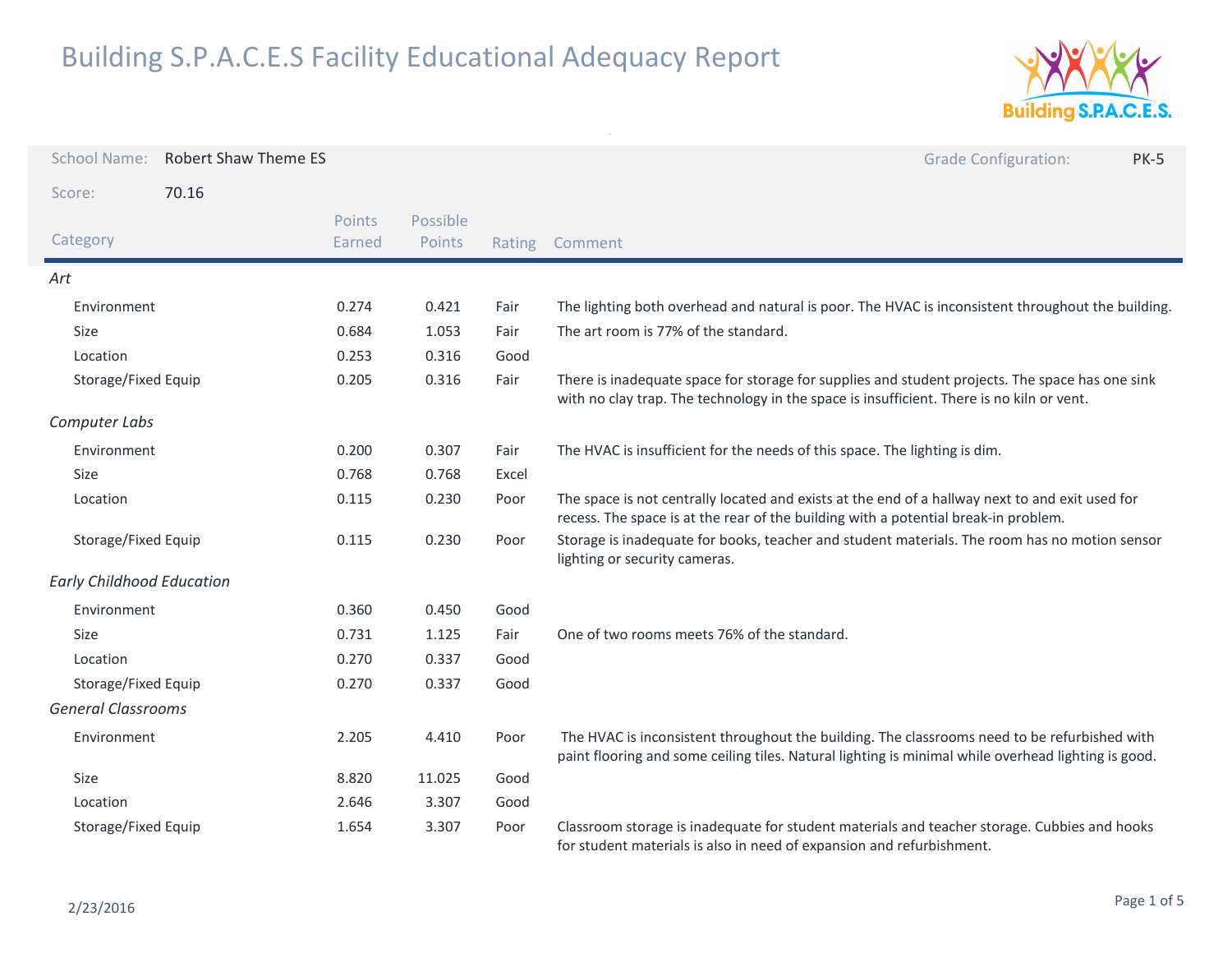

| <b>School Name:</b><br><b>Robert Shaw Theme ES</b> |                  |                    |        | <b>Grade Configuration:</b><br><b>PK-5</b>                                                                                                                                             |  |
|----------------------------------------------------|------------------|--------------------|--------|----------------------------------------------------------------------------------------------------------------------------------------------------------------------------------------|--|
| 70.16<br>Score:                                    |                  |                    |        |                                                                                                                                                                                        |  |
| Category                                           | Points<br>Earned | Possible<br>Points | Rating | Comment                                                                                                                                                                                |  |
| <b>Instructional Resource Rooms</b>                |                  |                    |        |                                                                                                                                                                                        |  |
| Environment                                        | 0.000            | 0.648              | Unsat  | The storage space is poorly vented and there is no natural light.                                                                                                                      |  |
| Size                                               | 0.000            | 1.620              | Unsat  | The instructional resource space is housed in an existing storage room.                                                                                                                |  |
| Location                                           | 0.000            | 0.486              | Unsat  | The resource space is at the end of a hall, distant from the cluster of general education classes.                                                                                     |  |
| Storage/Fixed Equip                                | 0.000            | 0.486              | Unsat  | There is not sufficient storage.                                                                                                                                                       |  |
| Kindergarten & Pre-Kindergarten                    |                  |                    |        |                                                                                                                                                                                        |  |
| Environment                                        | 0.300            | 0.375              | Good   | HVAC is inconsistent and natural light is low                                                                                                                                          |  |
| <b>Size</b>                                        | 0.751            | 0.938              | Good   | The kindergarten space is 88% of the standard for adequacy.                                                                                                                            |  |
| Location                                           | 0.183            | 0.282              | Fair   | The kindergarten classrooms are located distant from the front entrance.                                                                                                               |  |
| Storage/Fixed Equip                                | 0.225            | 0.282              | Good   |                                                                                                                                                                                        |  |
| <b>Learning Environment</b>                        |                  |                    |        |                                                                                                                                                                                        |  |
| Learning Style Variety                             | 3.600            | 4.500              | Good   |                                                                                                                                                                                        |  |
| <b>Interior Environment</b>                        | 1.170            | 1.800              | Fair   | The HVAC throughout the building is inconsistent. The natural light is low and in some cases<br>nonexistent. Rooms are in need of paint and refurbishment of floors and ceiling tiles. |  |
| <b>Exterior Environment</b>                        | 0.675            | 1.350              | Poor   | While a social gathering space exists there are few spaces for outdoor learning labs and<br>opportunities.                                                                             |  |
| Environment                                        | 0.570            | 0.877              | Fair   | The HVAC is inconsistent in operation. There is no natural lighting in this space. The space needs<br>to be refurbished with new flooring and paint.                                   |  |
| Media Center                                       |                  |                    |        |                                                                                                                                                                                        |  |
| Size                                               | 1.097            | 2.193              | Poor   | The media center meets 40% of the standard.                                                                                                                                            |  |
| Location                                           | 0.658            | 0.658              | Excel  |                                                                                                                                                                                        |  |
| Storage/Fixed Equip                                | 0.526            | 0.658              | Good   |                                                                                                                                                                                        |  |
| Music                                              |                  |                    |        |                                                                                                                                                                                        |  |
| Environment                                        | 0.000            | 0.667              | Unsat  |                                                                                                                                                                                        |  |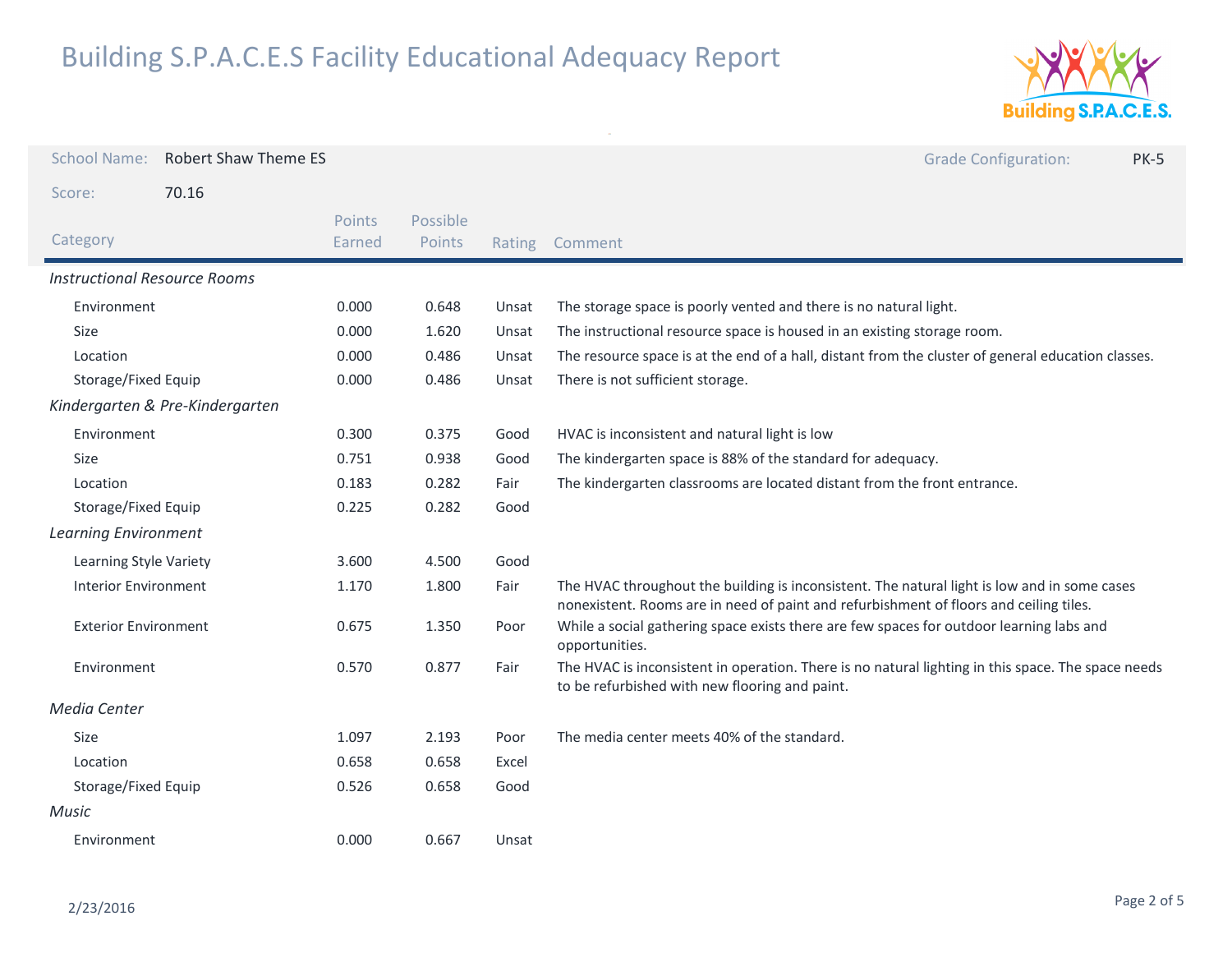

| <b>School Name:</b>       | <b>Robert Shaw Theme ES</b>      |                  |                    |        | <b>Grade Configuration:</b><br><b>PK-5</b>                                                             |
|---------------------------|----------------------------------|------------------|--------------------|--------|--------------------------------------------------------------------------------------------------------|
| Score:                    | 70.16                            |                  |                    |        |                                                                                                        |
| Category                  |                                  | Points<br>Earned | Possible<br>Points | Rating | Comment                                                                                                |
| <b>Music</b>              |                                  |                  |                    |        |                                                                                                        |
| Size                      |                                  | 0.000            | 1.667              | Unsat  | The music program is delivered schoolwide from a cart by the music teacher. There is no music<br>room. |
| Location                  |                                  | 0.000            | 0.500              | Unsat  |                                                                                                        |
| Storage/Fixed Equip       |                                  | 0.000            | 0.500              | Unsat  |                                                                                                        |
| <b>Performing Arts</b>    |                                  |                  |                    |        |                                                                                                        |
| Environment               |                                  | 0.354            | 0.544              | Fair   | There is no ADA stage access.                                                                          |
| Size                      |                                  | 1.088            | 1.360              | Good   |                                                                                                        |
| Location                  |                                  | 0.326            | 0.408              | Good   |                                                                                                        |
| Storage/Fixed Equip       |                                  | 0.326            | 0.408              | Good   |                                                                                                        |
| <b>Physical Education</b> |                                  |                  |                    |        |                                                                                                        |
| Environment               |                                  | 1.382            | 1.728              | Good   |                                                                                                        |
| Size                      |                                  | 3.456            | 4.320              | Good   |                                                                                                        |
| Location                  |                                  | 1.037            | 1.296              | Good   |                                                                                                        |
| Storage/Fixed Equip       |                                  | 0.842            | 1.296              | Fair   | The gym flooring is pulling up from the concrete base creating tripping hazards.                       |
| <b>Science</b>            |                                  |                  |                    |        |                                                                                                        |
| Environment               |                                  | 0.225            | 0.450              | Poor   | The HVAC is inconsistent. The overhead lighting is poor as is the natural lighting.                    |
| Size                      |                                  | 0.731            | 1.125              | Fair   | The science room meets 74% of the standard space for adequacy.                                         |
| Location                  |                                  | 0.270            | 0.337              | Good   | There is no outdoor access from the space.                                                             |
| Storage/Fixed Equip       |                                  | 0.169            | 0.337              | Poor   | The eye wash station is inoperable. Storage for equipment and supplies is inadequate.                  |
|                           | Self-Contained Special Education |                  |                    |        |                                                                                                        |
| Environment               |                                  | 0.432            | 0.432              | Excel  |                                                                                                        |
| Size                      |                                  | 1.080            | 1.080              | Excel  |                                                                                                        |
| Location                  |                                  | 0.324            | 0.324              | Excel  |                                                                                                        |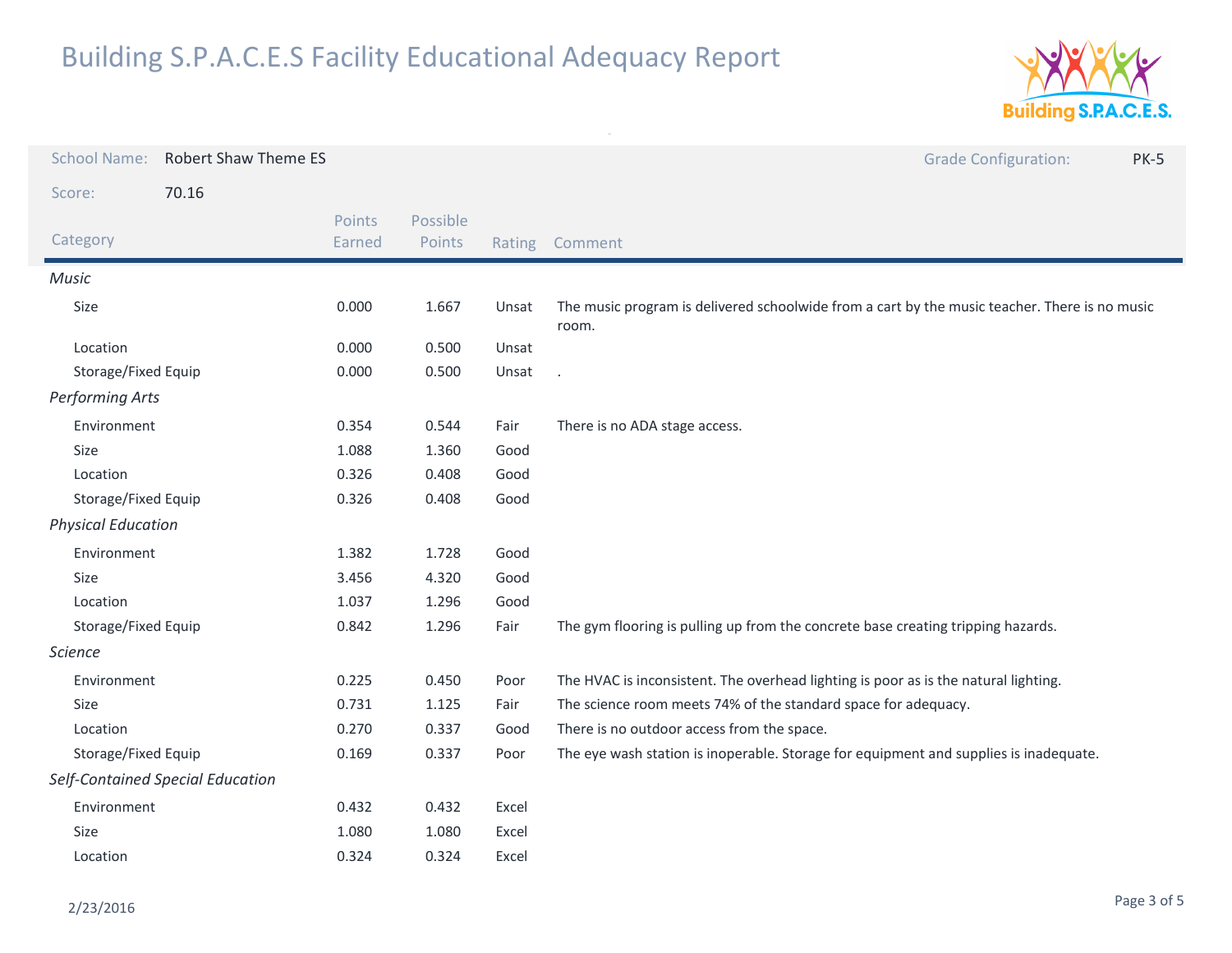

| <b>School Name:</b><br><b>Robert Shaw Theme ES</b> |                                  |                  |                    |        | <b>Grade Configuration:</b><br><b>PK-5</b>                                                                                                    |
|----------------------------------------------------|----------------------------------|------------------|--------------------|--------|-----------------------------------------------------------------------------------------------------------------------------------------------|
| Score:                                             | 70.16                            |                  |                    |        |                                                                                                                                               |
| Category                                           |                                  | Points<br>Earned | Possible<br>Points | Rating | Comment                                                                                                                                       |
|                                                    | Self-Contained Special Education |                  |                    |        |                                                                                                                                               |
| Storage/Fixed Equip                                |                                  | 0.324            | 0.324              | Excel  |                                                                                                                                               |
| <b>Non-Instructional Spaces</b>                    |                                  |                  |                    |        |                                                                                                                                               |
| Administration                                     |                                  | 1.842            | 2.302              | Good   | The administration area lacks a conference space for meetings. Storage space is inadequate.                                                   |
| Cafeteria                                          |                                  | 3.600            | 4.500              | Good   | HVAC is inconsistent throughout the building.                                                                                                 |
| Food Service and Prep                              |                                  | 4.467            | 5.584              | Good   | The HVAC is poor in the kitchen.                                                                                                              |
| Clinic                                             |                                  | 0.421            | 0.526              | Good   | The clinic has one cot. There is no restroom in the clinic.                                                                                   |
| Counseling                                         |                                  | 0.211            | 0.263              | Good   |                                                                                                                                               |
|                                                    | <b>Custodial and Maintenance</b> | 0.360            | 0.450              | Good   |                                                                                                                                               |
| <b>Student Restrooms</b>                           |                                  | 0.399            | 0.798              | Poor   | Restrooms are in need of paint and flooring. The wall coverings need to be replaced. There are<br>no urinal partitions in the boys restrooms. |
| Faculty Work Space and Toilets                     |                                  | 0.912            | 1.140              | Good   |                                                                                                                                               |
| <b>Outside Spaces</b>                              |                                  |                  |                    |        |                                                                                                                                               |
| Vehicular Traffic                                  |                                  | 1.440            | 1.800              | Good   |                                                                                                                                               |
| Pedestrian Traffic                                 |                                  | 0.701            | 0.876              | Good   |                                                                                                                                               |
| Parking                                            |                                  | 0.365            | 0.731              | Poor   | The current parking is inadequate and spills onto a portion of the playground.                                                                |
| Play Areas                                         |                                  | 1.053            | 2.107              | Poor   | There is no existing hard surface. The area is small.                                                                                         |
| Safety and Security                                |                                  |                  |                    |        |                                                                                                                                               |
| Fencing                                            |                                  |                  | 0.677              | Good   |                                                                                                                                               |
| Signage & Way Finding                              |                                  | 0.720            | 0.900              | Good   |                                                                                                                                               |
| Ease of Supervision                                |                                  | 2.160            | 2.700              | Good   |                                                                                                                                               |
| <b>Controlled Entrances</b>                        |                                  | 0.360            | 0.450              | Good   |                                                                                                                                               |
| <b>Technology Readiness</b>                        |                                  |                  |                    |        |                                                                                                                                               |
| IDF & MDF Environment                              |                                  | 0.750            | 1.500              | Fair   | The space does not have adequate climate control.                                                                                             |